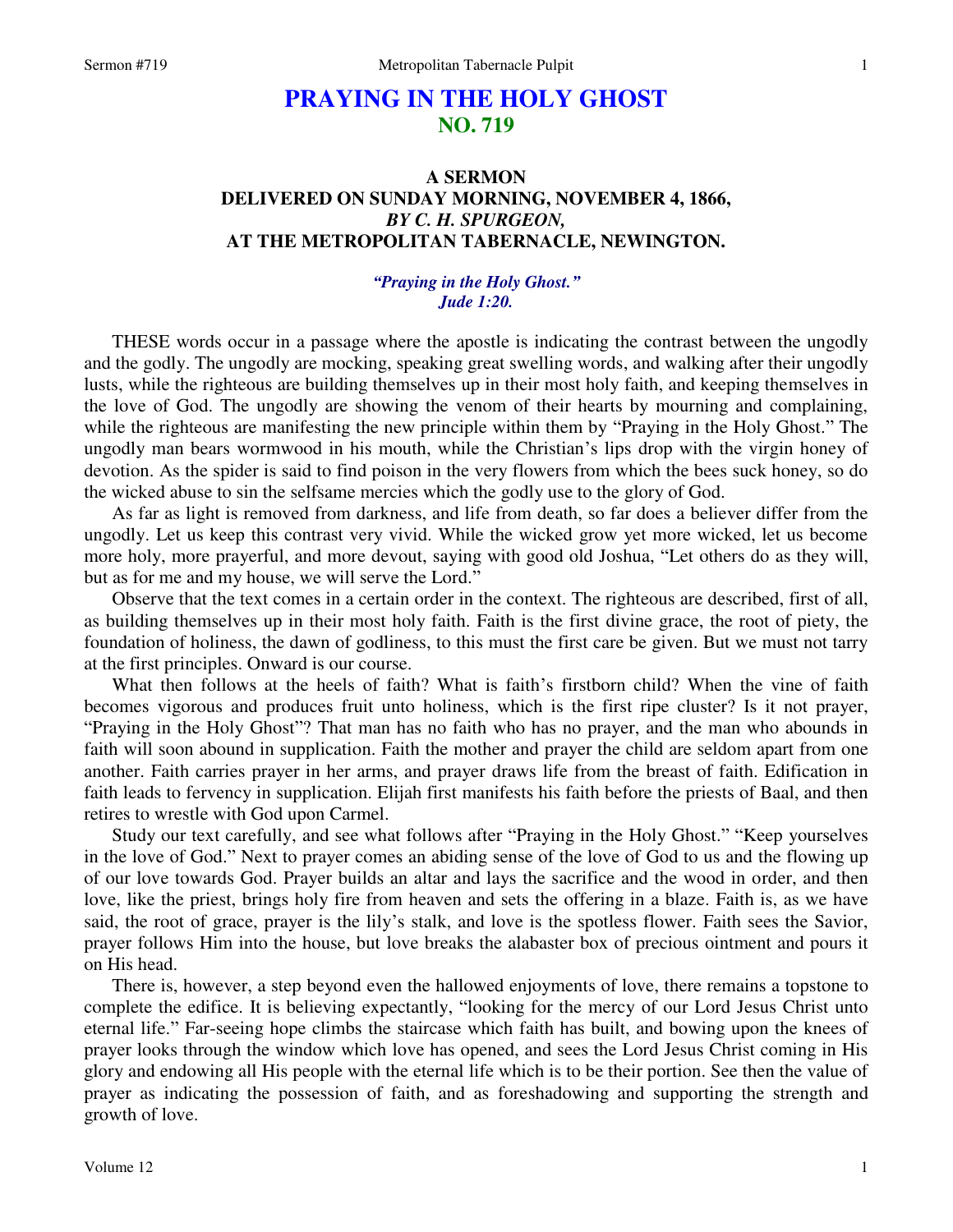Coming directly to the text, we remark that the apostle speaks of prayer, but he mentions only one kind of praying. Viewed from a certain point, prayers are of many sorts. I suppose that no two genuine prayers from different men could be precisely alike. Master-artists do not often multiply the same painting. They prefer to give expression to fresh ideas as often as they grasp the pencil, and so the Master-Artist, the Holy Spirit, who is the author of prayer, does not often produce two prayers that shall be precisely the same upon the tablets of His people's hearts.

Prayers may be divided into several different orders. There is deprecatory prayer, in which we ward off the wrath of God, and entreat Him to turn away His fierce anger, to withdraw His rod, to sheath His sword. Deprecatory prayers are to be offered in all times when calamity is to be feared, and when sin has provoked the Lord to jealousy.

Then there are supplicatory prayers, in which we supplicate blessings and implore mercies from the liberal hand of God, and entreat our heavenly Father to supply our wants out of His riches in glory by Christ Jesus. There are prayers which are personal in which the supplicant pleads mainly concerning himself, and there are pleadings which are intercessory, in which like Abraham, the petitioner intercedes for Sodom, or entreats that Ishmael might live before God. These prayers for others are to be multiplied as much as prayers for ourselves, lest we make the mercy seat to become a place for the exhibition of spiritual selfishness. The prayer may be public or private, vocal or mental, protracted or short. Prayer may be salted with confession, or perfumed with thanksgiving. It may be sung to music or wept out with groans. As many as are the flowers of summer, so many are the varieties of prayer.

But while prayers are of these various orders, there is one respect in which they are all one if they be acceptable with God—they must be every one of them "in the Holy Ghost." That prayer which is not in the Holy Ghost is in the flesh, that which is born of the flesh is flesh, and we are told that they who are in the flesh cannot please God. All that comes of our corrupt nature is defiled and marred, and cannot be acceptable with the most holy God. If the heavens are not pure in His sight, how shall those prayers, which are born of the earth, be acceptable with Him? The seed of acceptable devotion must come from heaven's storehouse. Only the prayer which comes from God can go to God. The dove will only bear a letter to the cote from which it came, and so will prayer go back to heaven if it came from heaven. We must shoot the Lord's arrows back to Him. That desire which He writes upon our heart, will move His heart and bring down a blessing, but the desires of the flesh have no power with Him.

Desirous to press this great truth upon the minds of my brethren this morning, I shall use the few words of the text in five ways.

**I.** First we shall use the text as A CRUCIBLE to try our prayers in.

I beseech you examine yourselves with rigorous care. Use the text as a refining pot, a furnace, a touchstone, or a crucible by which to discern whether your prayers have been true or not, for this is the test, have they been in very deed, "Praying in the Holy Ghost"?

Brethren and sisters, we need not judge those who pray unintelligible prayers, prayers in a foreign tongue, prayers which they do not understand—we know without a moment's discussion of the question that the prayer which is not understood cannot be a prayer in the Spirit, for even the man's own spirit does not enter into it, how then can the Spirit of God be there? The mysterious words or Latin jargon of the priests cannot come up before God with acceptance. Let us therefore keep our judgment for ourselves.

There may be those present who have been in the habit of using from their infancy a form of prayer*.* You perhaps would not dare to go out to your day's business without having repeated that form at the bedside. You would be afraid to fall asleep at night without going through the words which you have set yourselves to repeat. My dear friends, may I put the question to you, will you try to answer it honestly, Have you prayed in the Holy Ghost? Has the Holy Spirit had anything to do with that form? Has He really made you to feel it in your heart? Is it not possible that you have mocked God with a solemn sound upon a thoughtless tongue? Is it not probable that from the random manner in which one comes to repeat a well-known form that there may be no heart whatever in it, and not an atom of sincerity?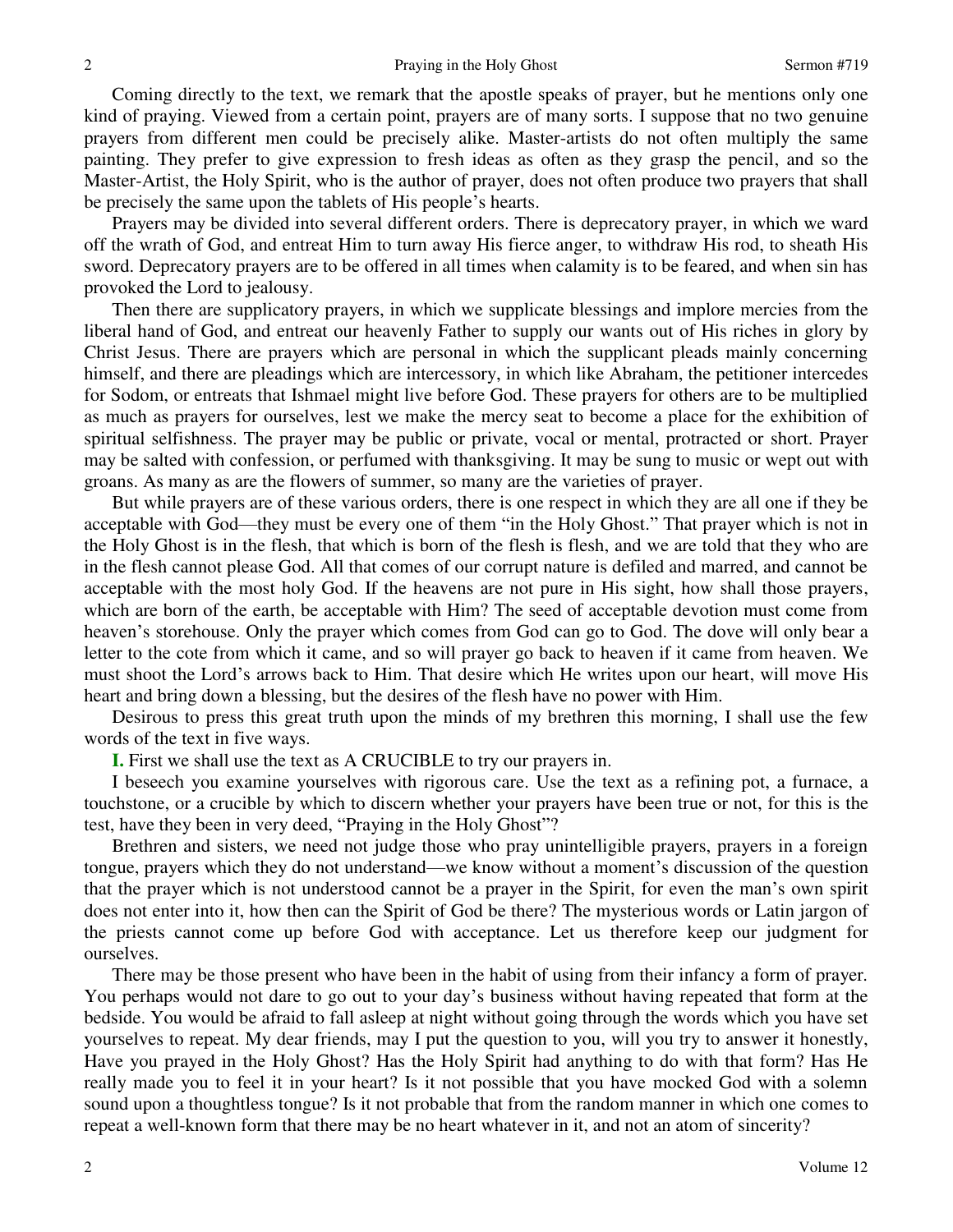Does not God abhor the sacrifice where the heart is not found? It would be an unholy thing if we had increased our sins by our prayers. It would be a very unhappy fact if it should turn out that when we have bowed the knee in what we thought to be the service of God, we were actually insulting the God of heaven by uttering words which could not but be disgusting to Him because our hearts did not go with our lips. Let us rest assured that if for seventy years we have punctually performed our devotions by the use of the book, or of the form which we have learned, we may the whole seventy years never once have prayed at all, and the whole of that period we may have been living in God's esteem an ungodly, prayerless life, because we have never worshipped God, who is a Spirit, in spirit and in truth, and have never prayed in the Holy Ghost. Judge yourselves, brethren, that you be not judged.

But are there not others of us who never did use a written prayer, who from our earliest childhood have avoided and even abhorred forms of prayer, who nevertheless have good reason to judge our prayer just as much as others? We have given forth extemporaneous utterances*,* and those extemporaneous utterances necessarily required some little exercise of the mind, some little attention, but still we may have been heartless in them. I suppose we are well aware that we can get into such a habit of extemporaneous prayer that it is really very little or no better than if we repeated what we had learned. There may be such a fluency acquired by practice that one's speech may ripple on for five or ten minutes, or a quarter of an hour, and yet the heart may be wandering in vanity or stagnant in indifference. The body may be on its knees, but the soul on its wings far away from the mercy seat.

Let us examine how far our public prayers have been in the Holy Ghost. The preacher standing here begs God to search him in that matter. If he has merely discharged the business of public prayer because it is his official duty to conduct the devotions of the congregation, he has much to account for before God. To lead the devotions of this vast throng without seeking the aid of the Holy Ghost is no light sin. And what shall be said of the prayers at prayer meetings? Are not many of them mere words? It were better if our friends would not speak at all rather than speak in the flesh. I am sure that the only prayer in which the devout hearer can unite, and which is acceptable with God, is that which really is a heartprayer, a soul-prayer, in fact, a prayer which the Holy Ghost moves us to pray. All else is beating the air and occupying time in vain.

My brethren, I thank God that there are so many of you in connection with this church who are gifted in prayer, and I wish that every member of every Christian church could pray in public. You should all try to do so, and none of you should give it up unless it becomes an absolute impossibility. But oh! my brethren who pray in public, may it not be sometimes with you as with others of us—the exercise of gift and not the outflow of divine grace? And if so, ask the Lord to forgive you of such praying, and enable you to wait upon Him in the power of the Holy Ghost.

We may not forget to scrutinize our more private prayers, our supplications at the family altar, and above all, our prayers in that little room which we have dedicated to communion with God. O brethren, we might well be sick of our prayers, if we did but see what poor things they are! There are times when it is a sweet and blessed thing to lay hold of the horns of the altar, and to feel that the blood which sprinkles the altar has sprinkled you, that you have spoken to God and prevailed. Oh it is a blessed thing to grasp the Angel of the covenant, and to wrestle with Him even hour after hour, saying, "I will not let you go except you bless me." But I fear these are not constant things. We may say of them that they are angels' visits, few and far between.

Come, my brethren, put your prayers into this crucible of "Praying in the Holy Ghost." You will cast in much metal, but there will come out little of fine gold. Come, and lay your prayers upon this threshing floor, and thresh them with this text, "Praying in the Holy Ghost." And oh, how much of straw and of chaff will there be, and how little of the well-winnowed grain! Come hither and look through this window at the fields of our devotions, overgrown with nettles, and briars, and thistles, a wilderness of merely outward performances, and how small that little spot, enclosed by grace, which God the Holy Spirit Himself has cleared, and dug, and planted, from which the fruit of prayer has been brought forth unto perfection!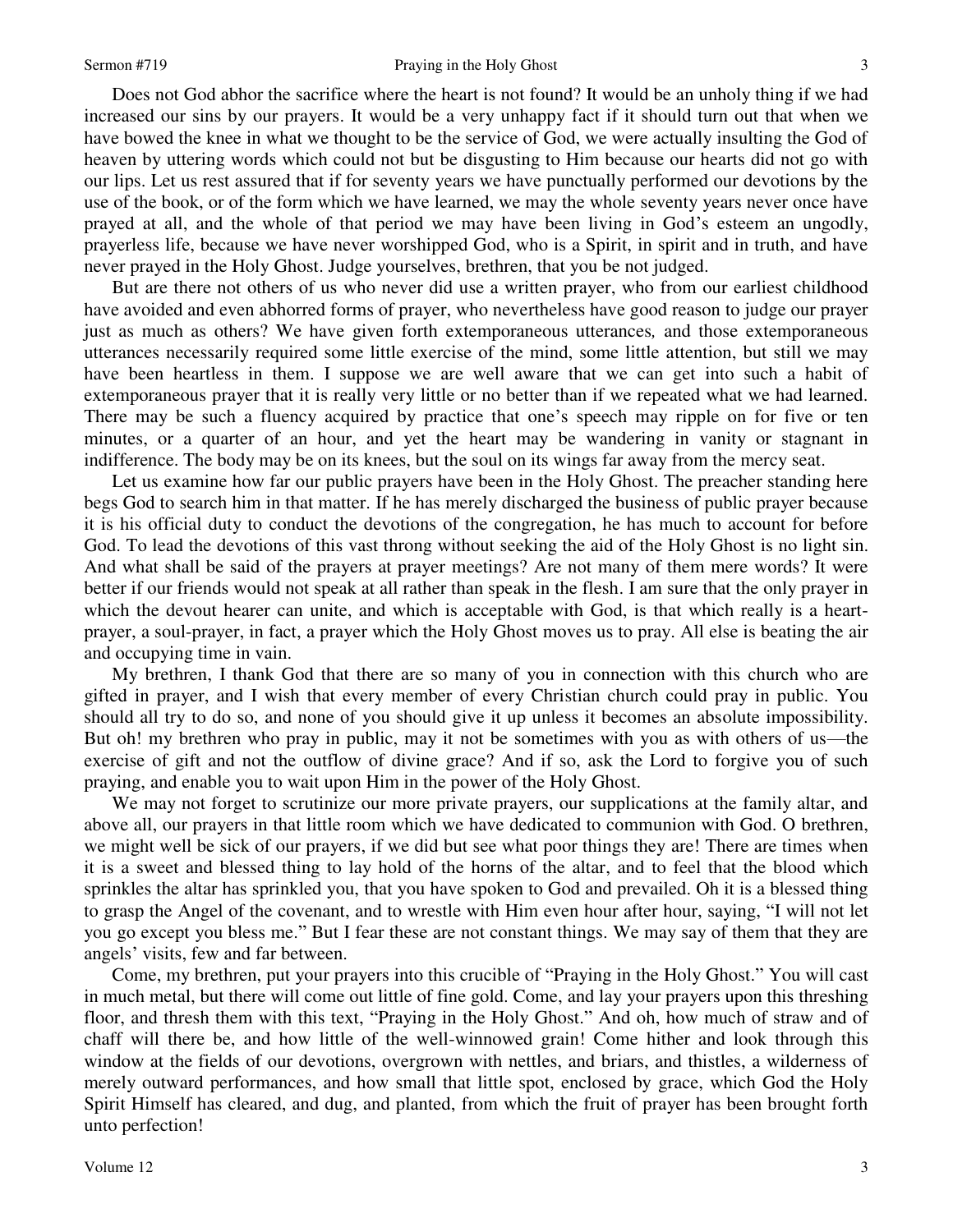May our heavenly Father teach us to be humble in His presence, as we reflect how little even of our best things will stand the test of His searching eye, and may those of us who are His saints come to Him afresh, and ask Him to fill us with His Spirit, and to accept us in His Son.

**II.** We shall next use the text as A CORDIAL.

It is a very delightful reflection to the Christian mind that God observes His people, and does not sit as an indifferent spectator of their conflicts and difficulties. For instance, He closely observes us in our prayers. He knows that prayer, while it should be the easiest thing in the world, is not so. He knows that we erring ones find it not always easy to approach Him in the true spirit of supplication, and He observes this with condescending compassion. That is a precious verse for those hearts which are very weak and broken, "He knows our frame: He remembers that we are dust," and that other, "Like as a father pities his children, so the LORD pities them who fear him." He takes notice of our frailties and of our failures in the work of supplication, He sees His child fall as it tries to walk, and marks the tears with which it bemoans its weakness. "The eyes of the LORD are upon the righteous, and his ears are open unto their cry."

A sweeter thought remains in the text, namely, that having considered these failures of ours, which are many of them sinful, our Lord is not angry with us on account of them, but instead of being turned to wrath, He is moved to pity for us and love towards us. Instead of saying, "If you cannot pray, you shall not have; if you have not grace enough even to ask aright, I will shut the gates of mercy against you." He devises means by which to bring the lame and the banished into His presence. He teaches the ignorant how to pray and strengthens the weak with His own strength.

Herein He also does wonders, for the means whereby He helps our infirmity are exceedingly to be marveled at. That help is not to be found in a book or in the dictation of certain words in certain consecrated places, but in the condescending assistance of God Himself, for who is He that is spoken of in the text but God? The Holy Ghost, the third person of the adorable Trinity, helps our infirmities, making intercession for us with groans that cannot be uttered. It is a mark of wondrous condescension that God should not only answer our prayers when they are made, but should make our prayers for us.

That the King should say to the petitioner, "Bring your case before me, and I will grant your desire," is kindness, but for him to say, "I will be your secretary, I will write out your petition for you, I will put it into proper words and use fitting phrases so that your petition shall be framed acceptably," this is goodness at its utmost stretch. But this is precisely what the Holy Ghost does for us poor, ignorant, wavering, weak sons of men. I am to understand from the expression, "Praying in the Holy Ghost," that the Holy Ghost is actually willing to help me to pray, that He will tell me how to pray, and that when I get to a point where I am at a pause and cannot express my desires, He will appear in my extremity and make intercession in me with groans which cannot be uttered. Jesus in His agony was strengthened by an angel, you are to be succored by God Himself. Aaron and Hur held up the hands of Moses, but the Holy Ghost Himself helps your infirmities.

My beloved brethren in Christ, the thought needs no garnishing of oratorical expressions. Take it as a wedge of gold of Ophir and value it, it is priceless, beyond all price. God Himself the Holy Ghost condescends to assist you when you are on your knees, and if you cannot put two words together in common speech to men, yet He will help you to speak with God. Ah! and if at the mercy seat you fail in words, you shall not fail in reality, for your heart shall conquer. God wants not words. He never reads our petitions according to the outward utterance, but according to the inward groaning. He notices the longing, the desiring, the sighing, the crying.

Remember that the outward of prayer is but the shell, the inward of prayer is its true kernel and essence. If prayer is wafted to heaven in the song of the multitude, with the swell of glorious music, it is not one whit more acceptable to God than when it is wailed forth in the bitter cry of anguish from a desolate spirit. That cry so discordant to human ears is music to the ears of God.

*"To Him there's music in a sigh,*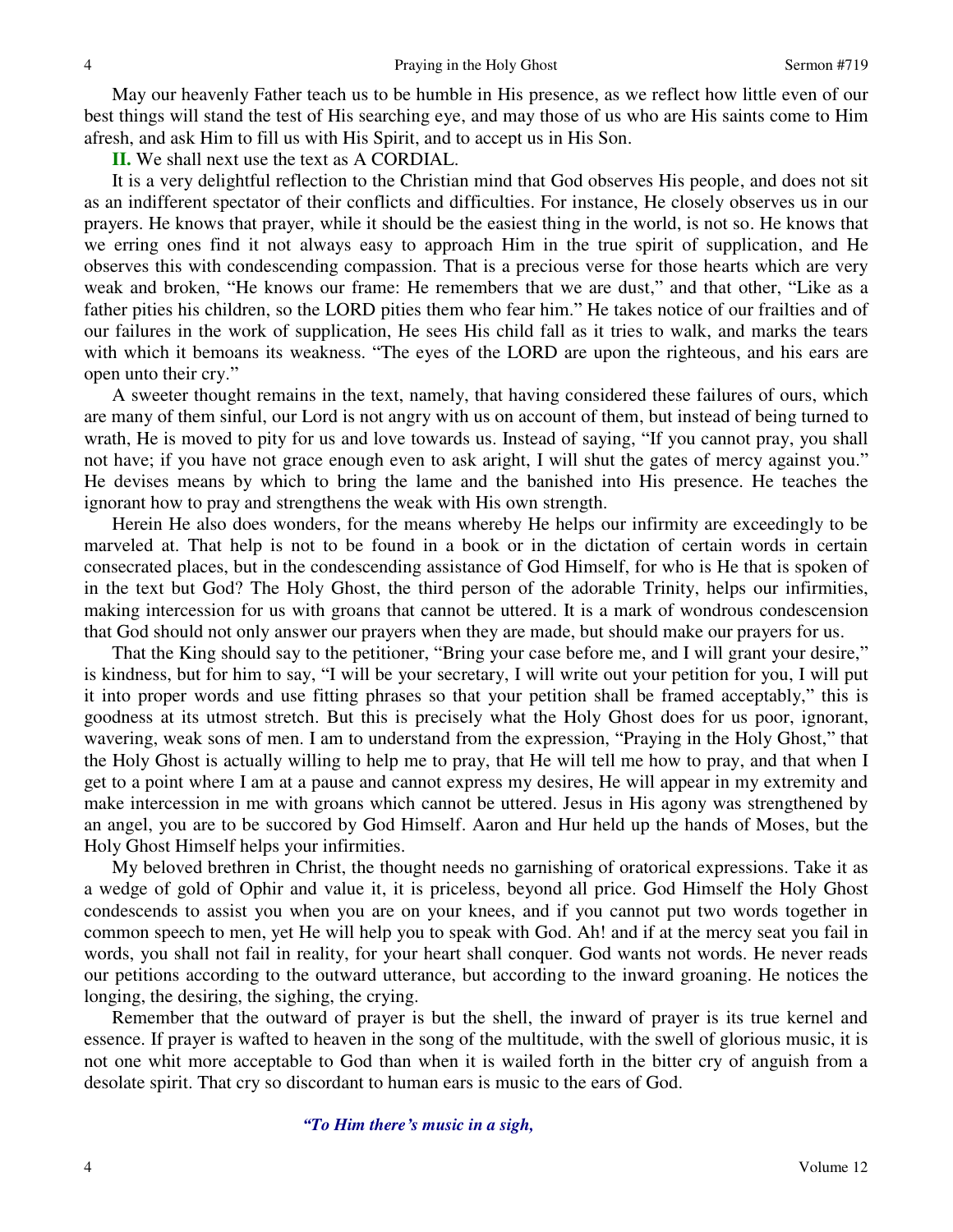## *And beauty in a tear."*

Notice this, then, and be comforted.

**III.** The text may further serve as A CHART to direct us in the way of prayer.

Here I shall need to speak at greater length. Praying how? By the book? Without a book? In public? In private? By the way? In the house? On your knees? Standing? Sitting? Kneeling? Nothing is said about these. Posture, place, and time are all left open. There is no rule except one*,* "in the Holy Ghost." That is indispensable. That granted, nothing else signifies one whit. If it is praying in the Holy Ghost, all else may be as you will.

What does praying in the Holy Ghost mean? The word may be translated, "by the Holy Ghost," or "through the Holy Ghost," as well as, "in the Holy Ghost," and the phrase means, first, praying in the Holy Ghost's power. The carnal mind knows nothing about this. I might as well express myself in high Dutch as in English upon this point to an unregenerate man, but regenerate men who are born of the Spirit, and live in the Spirit world are cognizant of communications between their spirits and the Holy Spirit, who is now resident in the midst of the church of God.

We know that the divine Spirit, without the use of sounds, speaks in our hearts, that without an utterance which the ear can hear, He can make our soul know His presence and understand His meaning. He casts the spiritual shadow of His influence over us, coloring our thoughts and feelings according to His own design and will. It is a great spiritual fact which the Christian knows for certain that the Holy Ghost, the divine Spirit, has frequent dealings with spiritual minds, and imparts to them His power. Our new-born spirit has a certain degree of power in it, but the power is never fully manifested or drawn out except when the Spirit of God quickens our spirit and excites it to activity.

Our spirit prays, but it is because it is overshadowed and filled with the power of the Holy Ghost. I cannot just now explain myself, but I mean this, that if I, as a man, could go to the throne of grace and only pray as my fleshy nature would pray, that prayer would be unacceptable. But when I go to the mercy seat and my new nature prays as the Holy Ghost enables me to pray, then my prayer will succeed with God. If I do before God at the throne what flesh and blood can do and no more, I have done nothing, for that which is of the flesh still mounts no higher than flesh.

But if, in coming before the throne of the heavenly grace, God's eternal Spirit speaks to my soul and lifts it out of the dead level of fallen humanity, and brings it up to be filled with divine force, if that Spirit is in me a well of water springing up unto everlasting life, if I receive that divine light and power of the Holy Ghost, and if in His power I fervently draw near to God, my prayer must be prevalent with God. This power may be possessed by every Christian. May God grant it to all of His people now, that they may all pray in the Spirit! That, I think, is one meaning of the text—praying in the power of the Spirit.

No doubt the principal sense of the text is praying in the Spirit as to matter. We do not always know what to pray for, and brethren, if we were to refrain from prayer for a few minutes till we did know, it would be a good and wise rule. The habit into which we have fallen in extemporaneous praying of always praying directly when we are asking, without an instant's pause in which to think of what we are going to ask, is very prejudicial to the spirit of prayer. I would like, when I am alone, to take a few minutes to consider what I am going to ask of God, for otherwise it seems to me to be like seeking an interview with one of the officers of state, to ask for something which might occur to us at the moment.

How would you like to have an audience with Lord Derby, and then consider all of a sudden what it was you had come for? Surely common sense would say, Tarry awhile till you have your case mapped out in your own mind, and then when you clearly know yourself what it is you want, you will be able to ask for what you need. Should we not wait upon God in prayer, asking Him to reveal to us what those matters are concerning which we should plead with Him? Beware of hit-or-miss prayers. Never make haphazard work of supplication. Come to the throne of grace intelligently understanding what it is that you require.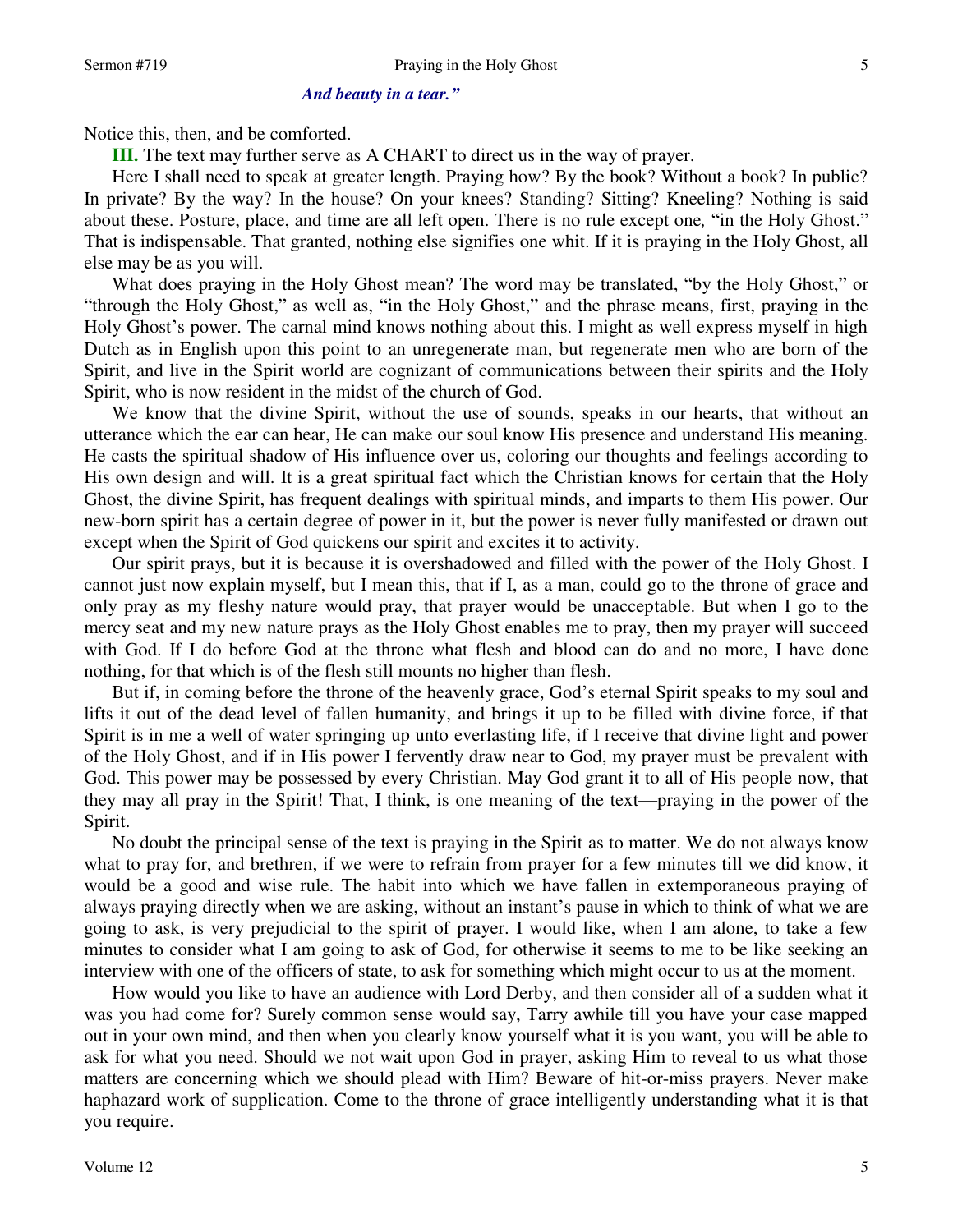It is well with us in prayer when the Holy Ghost guides the mind. Are not all spiritual men conscious of this, that they feel themselves shut up as to certain matters, and only free in another direction. Then let them obey the Holy Spirit and pray as He directs, for He knows what should be our petition. Well, then what? My dear brother, pray for that which God the Spirit moves you to pray for, and be very sensitive of the Holy Spirit's influence.

I like a metaphor used by Thomas Shillitoe in his *Life*, when he says he wished his own mind to be like a cork upon the water, conscious of every motion of the Spirit of God. It were well to be so sensitive of the Spirit of God, that His faintest breath would cause a ripple upon the sea of our soul, and make it move as the Spirit would have it. We have reached a high state of sanctification when God the Spirit and our own inward spirit are perfectly in accord. May we be led into that unspeakably blessed state!

We do not pray aright if we think what it is we want and we wish for, and then ask for it in selfish willfulness, but we pray aright when we consent to that which is the mind of the Spirit, and speak as He moves us to speak. We shall be surely enriched with good things when we wait for the very matter of our supplications to have it all from Him.

Lord, teach us to pray. Put the thoughts into our minds, the desires into our hearts, and the very words into our lips, if it is Your will, that so all through it may be praying in the Spirit and not in the flesh.

The main part of praying in the Spirit must lie not merely in the Spirit's power, or in the Spirit's teaching us the matter, but in the Spirit's *assisting us in the manner.* Observe, brethren, the many ways there are of praying which are obnoxious to God. Observe them and avoid them. There is but one manner of praying which the Lord accepts. You know what it is. I will briefly describe its attributes. He that comes to God must remember that He is "a Spirit, and that they who worship him must worship him in spirit and in truth, for the Father seeks such to worship him."

The very first essential of prayer is to pray in *truth*, and we do not pray in truth unless the Spirit of God leads our vain minds into the sincerity and reality of devotion. To pray in truth, is this—it is not to use the empty expression of prayer, but to mean what we say. It is for the heart to agonize with God and heave with strong desires, and where will you obtain such a manner of prayer except in the spiritual man, when moved by the Holy Ghost? The carnal man, if he is foolish enough, can intone a prayer. The carnal man can "read the office," and "do duty" as well as anybody else who can read a book, but he is not praying. No prayer can come from him. Only the spiritual man can sigh and long, and cry in his inmost heart, and in the chamber of his soul before God, but he will not do it except as the Spirit of truth leads him in sincerity into the secret of heart-prayer.

Praying in the Holy Ghost is praying in *fervency*. Cold prayers, my brethren, ask the Lord not to hear them. Those who do not plead with fervency, plead not at all. As well speak of lukewarm fire as of lukewarm prayer. It is essential that it be red hot. Real prayer is burnt as with hot iron into a man's soul, and then comes forth from the man's soul like coals of juniper which have a most vehement heat. Such prayers none but the Holy Ghost can give.

I have heard from this spot prayers which I never can forget, nor will you ever forget them either. Last January and February there were times when certain of our brethren were helped to pray with such power that we were bowed down in humiliation, and afterwards borne up as on the wings of eagles in the power of supplication. There is a way of praying with power in which a man seems to get hold of the posts of heaven's gate, as Samson grasped the pillars of the temple, and appears as though he would pull all down upon himself sooner than miss the blessing. It is a brave thing for the heart to vow, "I will not let you go except you bless me." That is praying in the Holy Ghost. May we be tutored in the art of offering effectual fervent prayer!

Next to that, it is essential in prayer that we should pray *perseveringly*. Any man can run fast at a spurt, but to keep it up mile after mile, there is the battle. And so, certain hot spirits can pray very fervently once now and then, but to continue in prayer—who shall do this except the Spirit of God sustains him? Mortal spirits flag and tire. The course of mere fleshly devotion is as the course of a snail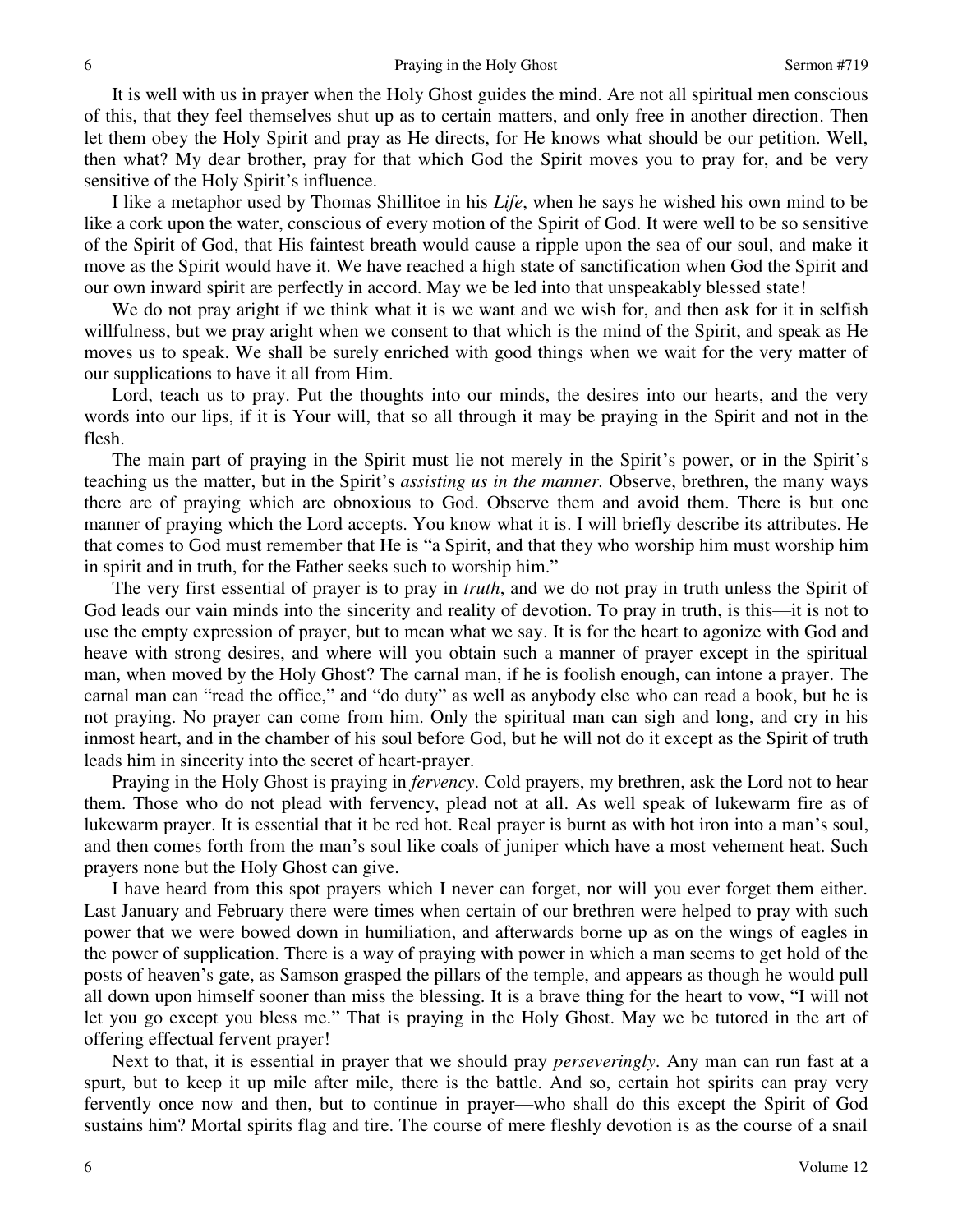which melts as it crawls. Carnal minds go onward and their devotion grows small by degrees and miserably less, as they cry out, "What a weariness it is!"

But when the Holy Ghost fills a man and leads him into prayer, he gathers force as he proceeds, and grows more fervent even when God delays to answer. The longer the gate is closed the more vehemently does he use the knocker, till he thunders in his prayer, and the longer the Angel lingers, the more resolved is he that if he grasps Him with a death grip he will never let Him go without the blessing. Beautiful in God's sight is tearful and yet unconquerable persistence. Jesus delights to be laid hold of by one who says, "I cannot take No for an answer, this blessing I must have, for You have promised it and You have taught me to ask for it, and I will not believe that You can belie yourself." Surely we must have the Holy Spirit to help us thus to pray.

Praying in the Spirit we shall be sure to pray in a *holy* frame of mind. Brethren and sisters, do you ever get distracted in your minds? "Ah," you say, "I wonder when I am not." I will venture to say that you have come into this house burdened, and yet on the road you were saying, "This is a blessed Sabbath day, I feel I have God's presence." Some silly gossip met you on the steps, and told you an idle tale which distracted you. You may even get quietly seated here, and then the recollection of a child at home, or the remembrance of what somebody said about six weeks ago will perplex your mind, so that you cannot pray.

But when the Holy Spirit comes, He takes a scourge of small cords and drives these buyers and sellers out of the temple and leaves it clear for God, and then you can come with a holy, devout frame of mind, fixed and settled in your great object of approach to God. This is to approach Him in the Spirit. Oh for more of this blessed, undisturbed devotion!

I could not, however, finish the description of praying in the Spirit if I did not say that it means praying *humbly*, for the Holy Spirit never puffs us up with pride. He is the Spirit that convicts of sin, and so bows us down in contrition and brokenness of spirit. We must pray before God like the humble publican, or we shall never go forth justified as he was. We shall never sing *Gloria in Excelsis* except we pray to God *De Profundis.* Out of the depths must we cry or we shall never see the glory in the highest.

True prayer must be *loving* prayer, if it is praying in the Holy Ghost. Prayer should be perfumed with love, saturated with love, love to our fellow saints, and love to Christ. Moreover, it must be a prayer full of *faith*. The effectual fervent prayer of a man prevails only as he believes in God, and the Holy Spirit is the author of faith in us, and nurtures and strengthens it so that we pray believing God's promises. Oh that this blessed combination of excellent graces, priceless and sweet as the spices of the merchant, might be fragrant within us because the Holy Ghost's power is shed abroad in our hearts! Time fails me, therefore I must dispense with a full description of what praying in the Holy Ghost is, but I hope you will possess it and so understand it.

**IV.** Fourthly, I shall use the text as A CHERUB to proclaim our success in prayer.

Praying in the Spirit—blessed word! Then with such prayer it is an absolute certainty that I must succeed with God in prayer. If my prayer were my own prayer, I might not be so sure of it, but if the prayer which I utter is God's own prayer written on my soul, God is always one with Himself, and what He writes on the heart is only written there because it is written in His purposes. It is said by an old divine that prayer is the shadow of Omnipotence. Our will, when God the Holy Spirit influences it, is the indicator of God's will. When God's people pray, it is because the blessing is coming, and their prayers are the shadow of the coming blessing.

Rest assured of this, brethren, God never did belie Himself, He never contradicted in one place what He said in another. You and I may contradict ourselves, not only through untruthfulness, but even through infirmity. We may not be able to stand up to our word, and we may forget what we say, and so in another place may say something that contradicts it, but God is neither infirm as to memory, nor yet changeable as to will. What He promised yesterday He fulfills today, and what He said in one place, He declares in another. Then if God said in my heart, "Pray for So-and-So," it is because He has said it in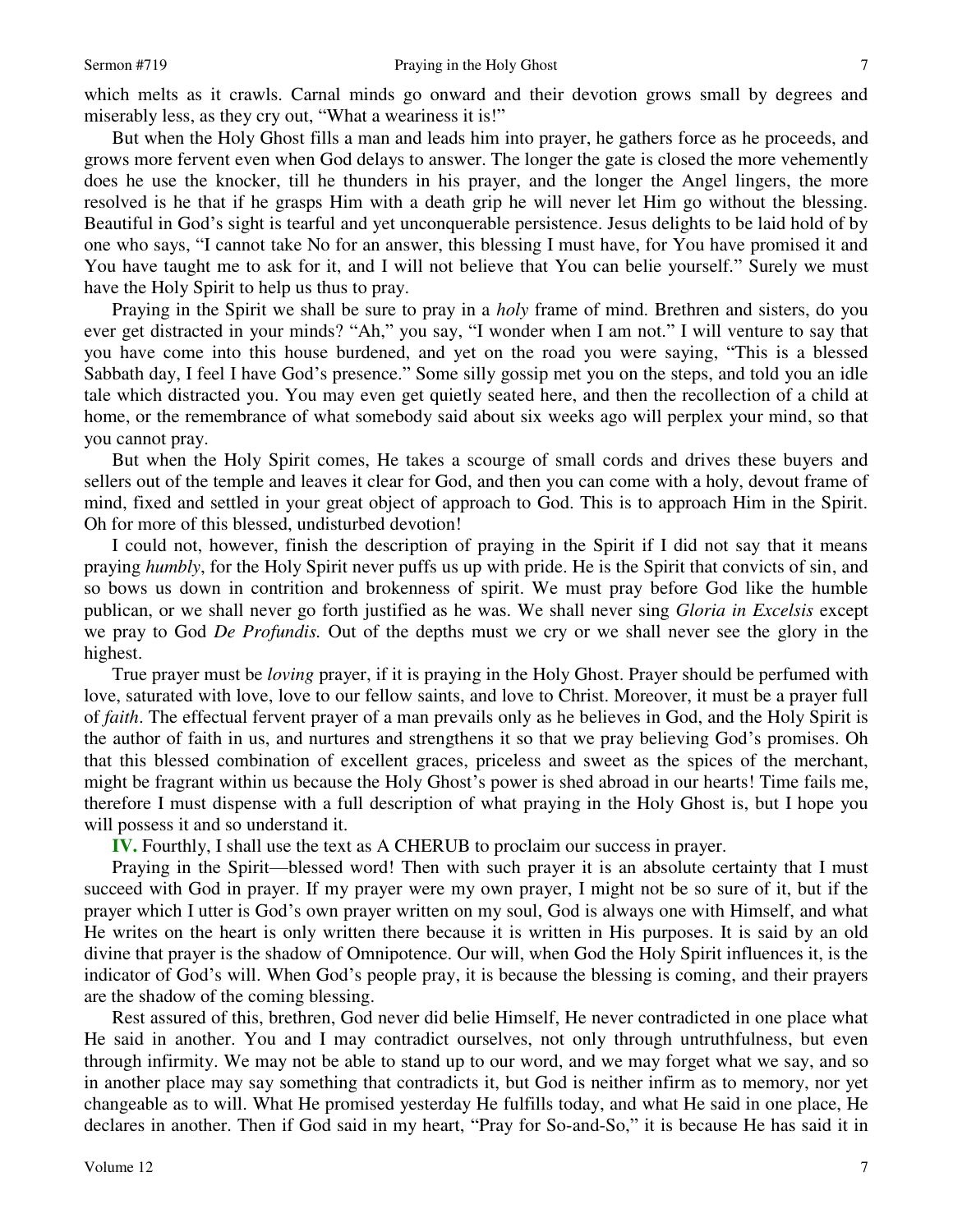the book of His decrees. The Spirit of God's writing in the heart always tallies with the writing of destiny in the book of God's eternal purpose. Rest assured that you cannot but succeed when you have laid your soul like a sheet of paper before the Lord, and asked Him to write upon it. Then it is no more your own prayer merely, but the Spirit making intercession in you according to the will of God.

At such time you need not say, "I hope God will answer the prayer." He will do it—He is pledged to do it. It is a kind of infidelity to say, "I do not know whether the Lord is true to His promise or not, but I hope He is." He is true. let God be true and every man a liar. Oh, if more of you tried Him as some of us have been compelled to do, you would have to hold up your hands in astonishment, and say, "Verily, whatever else is not a fact, it is a fact that God, who sits in the highest heavens, listens to the cries of His people, and gives them according to the desire of their hearts." If the Spirit teaches you to pray, it is as certain as two times two make four, that God will give you what you are seeking for.

**V.** Then I will use the text in conclusion as A CHARIOT in which to convey our own souls onward in the delightful exercise of prayer.

The exercise allotted to us today and tomorrow is that of praying in the Spirit. Brethren and sisters, it is delightful to some of us to believe that the Spirit of God is the author of the great wave of prayer now breaking over the churches to which we belong. It was not of our devising or planning, but it was the motion of God's Holy Spirit upon a few brethren who desired to spend a day in solemn prayer, and found such blessing in it that they could not but tell others of it, that then others spontaneously moved, and without a word of opposition or difference of opinion all said, "Amen. Let us meet together for prayer also."

The spirit of brotherly kindness, unanimity, and love was given to our denomination, and then a spirit of earnest desire to bring down a blessing from God. We have known the time when it was not so. We have known the time when a day of fasting and prayer, if not despised, at any rate would not have been appreciated as it will be now. We are of one heart in this matter, and I know from communications with many Christian men, that many of God's people already feel as if they were peculiarly in prayer, as if it were no effort now to pray, but as if it were their very breath now to breathe out longing desires for the revival of saints and the ingathering of sinners.

Brethren of this church, you have had God's presence for many years, you have been favored with much of "Praying in the Holy Ghost," and seen with your own eyes the great things God has done in answer to supplication. Will one of you draw back now? Will there be one man today or tomorrow who will not be earnest in prayer? Will one man, or even one child in union with this church, be lukewarm in prayer? I would say, Sin not against the Lord by abstaining from going up to the mercy seat with your brethren. Offend not the Lord so that He deprive you of the blessing because you deprive yourself of joining in the exercise.

My dear friends, it was when they were all met together with one accord in one place, that suddenly they heard the sound as of a rushing, mighty wind. We cannot be all in one place, but at any rate, let us be all with one accord. What, do you say you have nothing to pray for? What! No children unconverted, no friends unsaved, no neighbors who are still in darkness? What! live in London and not pray for sinners! Where do you live! Is it in some vast wilderness, amidst "some continuous mass of shade," where rumor of sin and of ignorance has never reached your ear? No, you are living in the midst of millions, of ungodly millions, of millions who despise the God who made them, that despise the Gospel of Christ—of millions, not thousands—hear that word and see if you can tell its meaning. Millions who are living without God and without hope, and are going down to hell.

We have, throughout the realm, too, dangerous mischiefs spreading. Need I continually remind you of them—infidelity wearing the miter, and Popery usurping the place of Protestantism. You are assailed by the wolf and the lion, the serpent and the bear, all forms of mischief are coming forth to attack the church. Not pray! If you pray not, shall I say, May you smart for your negligence? Nay, I dare not in the slightest shade speak as though I invoked a woe upon you, but the woe will come upon you, depend